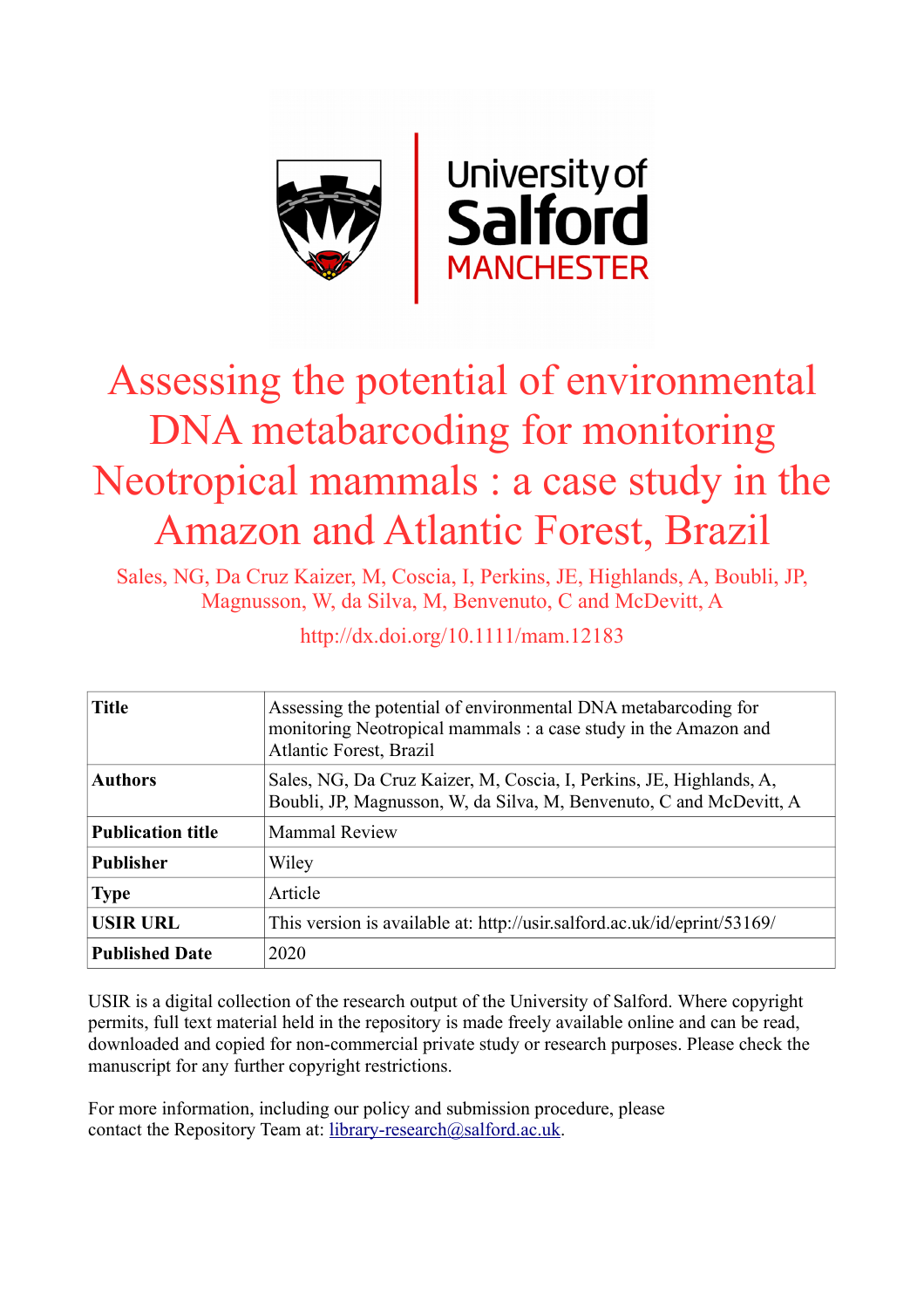| $\mathbf{1}$   | Assessing the potential of environmental DNA metabarcoding for monitoring Neotropical                                                      |  |  |  |
|----------------|--------------------------------------------------------------------------------------------------------------------------------------------|--|--|--|
| $\overline{2}$ | mammals: a case study in the Amazon and Atlantic Forest, Brazil                                                                            |  |  |  |
| 3              |                                                                                                                                            |  |  |  |
| 4              | Naiara Guimarães Sales <sup>1*</sup> , Mariane da Cruz Kaizer <sup>1</sup> , Ilaria Coscia <sup>1</sup> , Joseph C. Perkins <sup>1</sup> , |  |  |  |
| 5              | Andrew Highlands <sup>1</sup> , Jean P. Boubli <sup>1</sup> , William E. Magnusson <sup>2</sup> , Maria Nazareth Ferreira da               |  |  |  |
| 6              | Silva <sup>3</sup> , Chiara Benvenuto <sup>1</sup> and Allan D. McDevitt <sup>1*</sup>                                                     |  |  |  |
| 7              |                                                                                                                                            |  |  |  |
| 8              | <sup>1</sup> Environment and Ecosystem Research Centre, School of Science, Engineering and                                                 |  |  |  |
| 9              | Environment, University of Salford, Salford, UK                                                                                            |  |  |  |
| 10             | <sup>2</sup> Coordenação de Biodiversidade, Instituto Nacional de Pesquisas da Amazônia, Manaus,                                           |  |  |  |
| 11             | Amazonas, Brazil                                                                                                                           |  |  |  |
| 12             | <sup>3</sup> Coleção de Mamíferos, Instituto Nacional de Pesquisas da Amazônia, Manaus, Amazonas,                                          |  |  |  |
| 13             | <b>Brazil</b>                                                                                                                              |  |  |  |
| 14             |                                                                                                                                            |  |  |  |
| 15             | Corresponding authors:                                                                                                                     |  |  |  |
| 16             | Naiara Guimarães Sales (naiarasl@gmail.com)                                                                                                |  |  |  |
| 17             | Allan D. McDevitt (a.mcdevitt@salford.ac.uk)                                                                                               |  |  |  |
| 18             | Environment and Ecosystem Research Centre, School of Science, Engineering and                                                              |  |  |  |
| 19             | Environment, University of Salford, Salford, UK                                                                                            |  |  |  |
| 20             |                                                                                                                                            |  |  |  |
| 21             |                                                                                                                                            |  |  |  |
| 22             |                                                                                                                                            |  |  |  |
| 23             |                                                                                                                                            |  |  |  |
| 24             |                                                                                                                                            |  |  |  |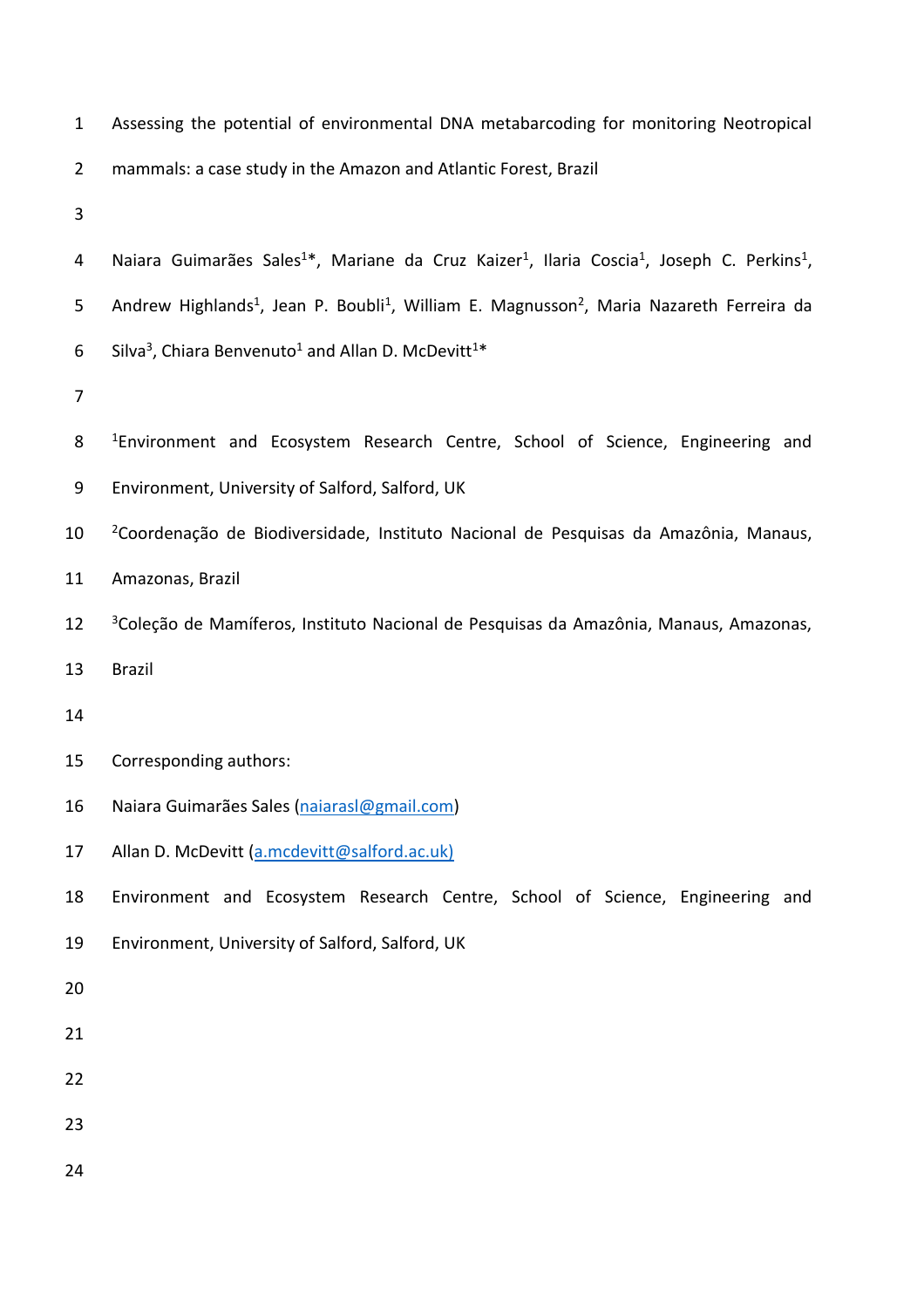### **Abstract**

 The application of environmental DNA (eDNA) metabarcoding as a biomonitoring tool has greatly increased in the last decade. However, most studies have focused on aquatic macro- organisms in temperate areas (e.g., fishes). We apply eDNA metabarcoding to detect the mammalian community in two high-biodiversity regions of Brazil, the Amazon and Atlantic Forest. We identified critically endangered and endangered mammalian species in the Atlantic Forest and Amazon respectively and found overlap with species identified via camera trapping in the Atlantic Forest. In light of our results, we highlight the potential and challenges of eDNA monitoring for mammals in these highly biodiverse regions.

**Keywords:** Camera traps; critically endangered; eDNA; river

**Running head:** eDNA monitoring of Neotropical mammals

**Word Count:** 2500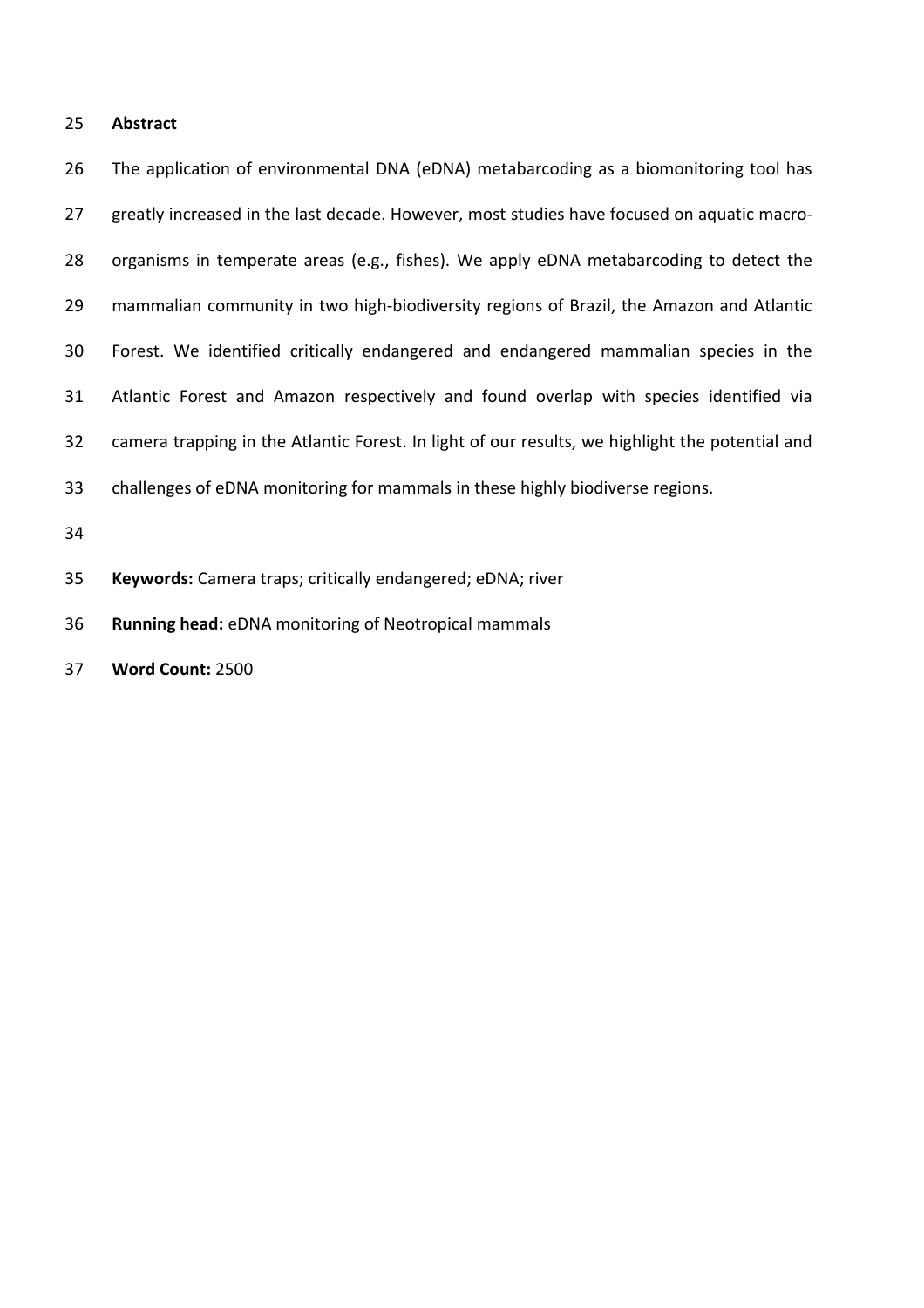#### **Introduction**

 A quarter of mammal species are endangered according to the IUCN Red List of Threatened Species (IUCN 2019) and there is clearly a need for more effective and rapid methods for long-term biomonitoring to be applied across different biomes and over large spatial and temporal scales (Sales et al. 2019a). In recent years, environmental DNA (eDNA) metabarcoding (the simultaneous identification via next-generation sequencing of multiple taxa using DNA extracted from environmental samples, e.g., water, soil) has delivered on its initial potential and is now revolutionizing how we monitor biodiversity (Deiner et al. 2017). The majority of eDNA metabarcoding applications have focused on monitoring fish and macroinvertebrates, with mammals being targeted in only 8% of vertebrate studies (Tsuji et al. 2019). However, with the development of universal primers for vertebrates and mammals specifically, there has been a recent surge in studies tailored to detect and/or monitor mammalian communities in terrestrial and freshwater environments (e.g., Ushio et al. 2017, Harper et al. 2019, Sales et al. 2019a).

 Recent mammal-focused eDNA metabarcoding studies in temperate regions in the northern hemisphere have relied on well-studied systems with accompanying long-term or historical survey data to test the efficiency of this novel biomonitoring tool (e.g., Harper et al. 2019, Sales et al. 2019a). However, mammal conservation can be more challenging in biodiversity-rich countries as long-term monitoring systems are still scarce outside of Europe and North America (Proença et al. 2017) and ecological field studies used to plug this gap are often hindered due to difficulties in sampling over wide spatial scales. For effective conservation action, adequate knowledge regarding the biodiversity components present in each area is of paramount importance.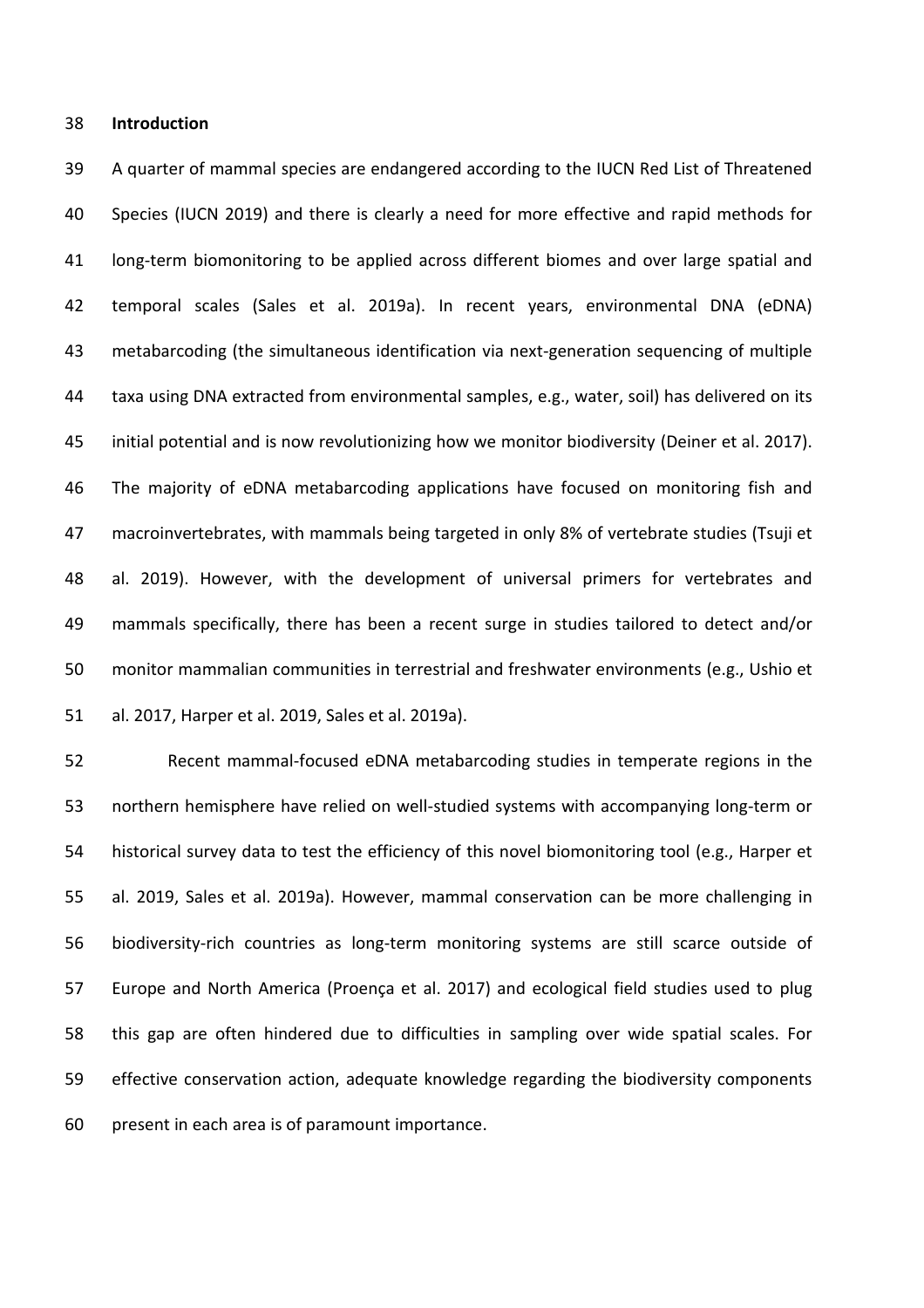Environmental DNA from lentic and lotic systems has been found to be effective in not just monitoring aquatic and semi-aquatic mammals, but also terrestrial species (Harper et al. 2019, Sales et al. 2019a). Here, we explore the application of eDNA metabarcoding for Neotropical mammals by verifying its ability to detect aquatic and terrestrial animals from rivers/streams in the highly biodiverse biomes of the Brazilian Amazon and Atlantic Forest. The Amazon is the largest tropical rainforest on Earth, encompassing at least 10% of the world's biodiversity. The Atlantic Forest, which is currently represented by only 11% of its original cover (Ribeiro et al. 2009), is the second most biodiverse biome in South America (WWF 2018).

#### **Methods**

 In the Amazon, water samples (500mL each, in three replicates) were obtained from six sites within three main areas (A-C; Figs. 1 and S1; Table S1). In the Atlantic Forest, water and sediment samples (500mL of water and 25mL of sediment, in three replicates) were obtained from eight sites located in two valleys of the Caparaó National Park (D-E; Figs. 1 and S1; Table S1). Temperature and pH were recorded at each site in the Amazon. Mammal- specific universal primers targeting the mitochondrial 12S rRNA gene were used (Ushio et al. 2017). A total of 108 samples (including field, DNA extraction and PCR blanks) were sequenced in two multiplexed runs on an Illumina MiSeq platform using the 2 x 150bp v2 chemistry. The workflow was conducted following the protocol described in Sales et al. (2019a) and a more detailed description is included in the Supporting Information.

 Additional data regarding species' distributions in the Atlantic Forest were obtained through camera-trap surveys. Both valleys in the Caparaó National Park were surveyed with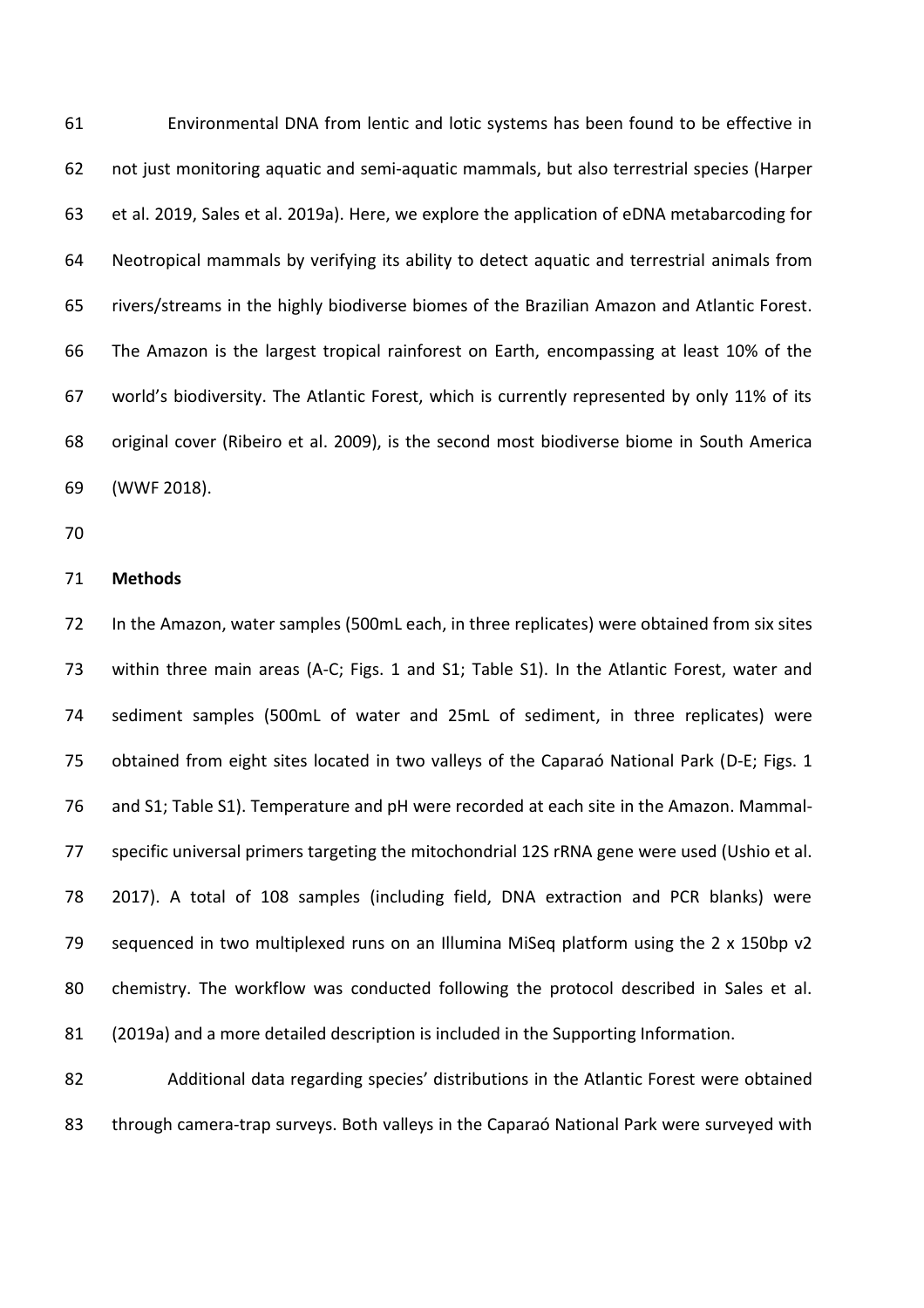terrestrial and arboreal camera traps (Bushnell Trophy CamTM, USA; see Supporting Information).

#### **Results and Discussion**

 Approximately 1.3 million mammal reads were obtained after all the bioinformatic filtering (Amazon – 833,623 reads; Caparaó – 109,233 reads for water samples and 334,593 for sediment samples). Only reads recovered for wild mammals (919,910 reads) were retained for downstream analyses.

 Overall, we detected 28 Molecular Operational Taxonomic Units (MOTUs) from terrestrial and aquatic mammals, representing eight orders and 14 families (Table S2). Considering a threshold of >0.97 minimum identity, only 13 MOTUs could be assigned to the species level (Table S2). In the Amazon, six species were recovered, with three currently listed as Endangered by the IUCN's Red List (2019) in different categories: the Endangered Amazon river dolphin (*Inia geoffrensis*), the Vulnerable giant anteater (*Mymercophaga tridactyla*) and the Vulnerable lowland tapir (*Tapirus terrestris*). Three Least Concern species were identified: *Thyroptera discifera* and *Rhynchonycteris naso* in the order Chiroptera and the rodent *Toromys rhipidurus*. Detecting *Toromys* is significant as the genus is not known from the area. However, another congeneric species, *T. grandis*, is known from the Amazon River, not far from our study site (Abreu-Júnior et al. 2018). Only one MOTU was detected for each family (Fig. 1).

 In Caparaó National Park, nine families were detected using eDNA: five in the west side of the park (D) and nine in the east side (E; Fig. 1 and S2). Of these, only seven could be assigned to species level (Table S2). Here, camera-trap surveys detected 17 species (and additional unidentified small mammal species), encompassing 12 families (Fig. S3; Table S3).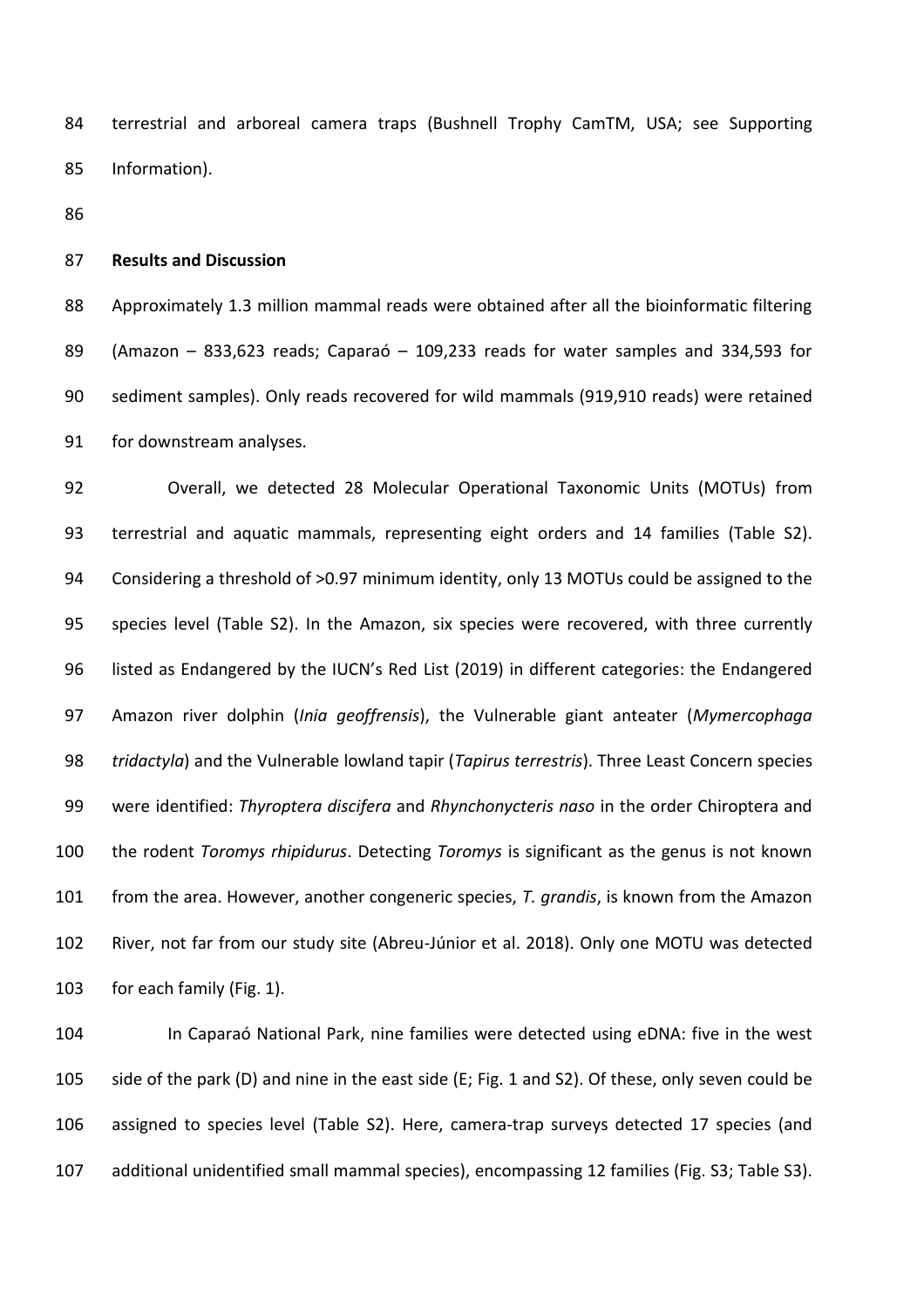Combining the two non-invasive techniques, 15 families were detected overall (Table 1), six of them by both methods, three exclusively by eDNA metabarcoding and six solely by the camera traps.

 More MOTUs were retrieved for the families detected in the Atlantic Forest, 112 suggesting the occurrence of several species of the same family in this area. For example, three MOTUs were recovered in the east side and two from the west side of the Park for both Didelphidae and Cuniculidae. Camera trapping recorded three species of Didelphidae (*Caluromys philander*, *Didelphis* sp., *Philander frenatus*), in accordance with the eDNA data. Only one species from the Cuniculidae (*Cuniculus paca*) recorded by camera traps is known to occur in the Caparaó and the existence of three MOTUs for this family might be due to intraspecific genetic variability or the possibility of cryptic species (within other groups also; Fig. 1). Cricetidae had three MOTUs in the west side of the Park: although this family was not identified by camera traps, several species are described for the Atlantic Forest, including endemic and recently described species (Gonçalves & Oliveira 2014). Furthermore, the Critically Endangered primate *Brachyteles hypoxanthus* was detected using eDNA, demonstrating the detection of arboreal mammals from water samples (e.g., Harper et al. 2019).

 As a similar sampling effort was applied for both areas in this study, there is a need to consider what factors might explain the difference in the number of MOTUs recovered for each biome, particularly if we assume that mammalian alpha diversity should at least be as high in the Amazonian sampling sites as in the Caparaó forest site (see Costa et al. 2000). For example, all the families detected in the Atlantic forest that were not detected in the Amazonian samples are known to occur in Area B of the Amazon (Mendes Pontes et al. 2008). DNA degradation in water is one of the main factors reducing detectability over time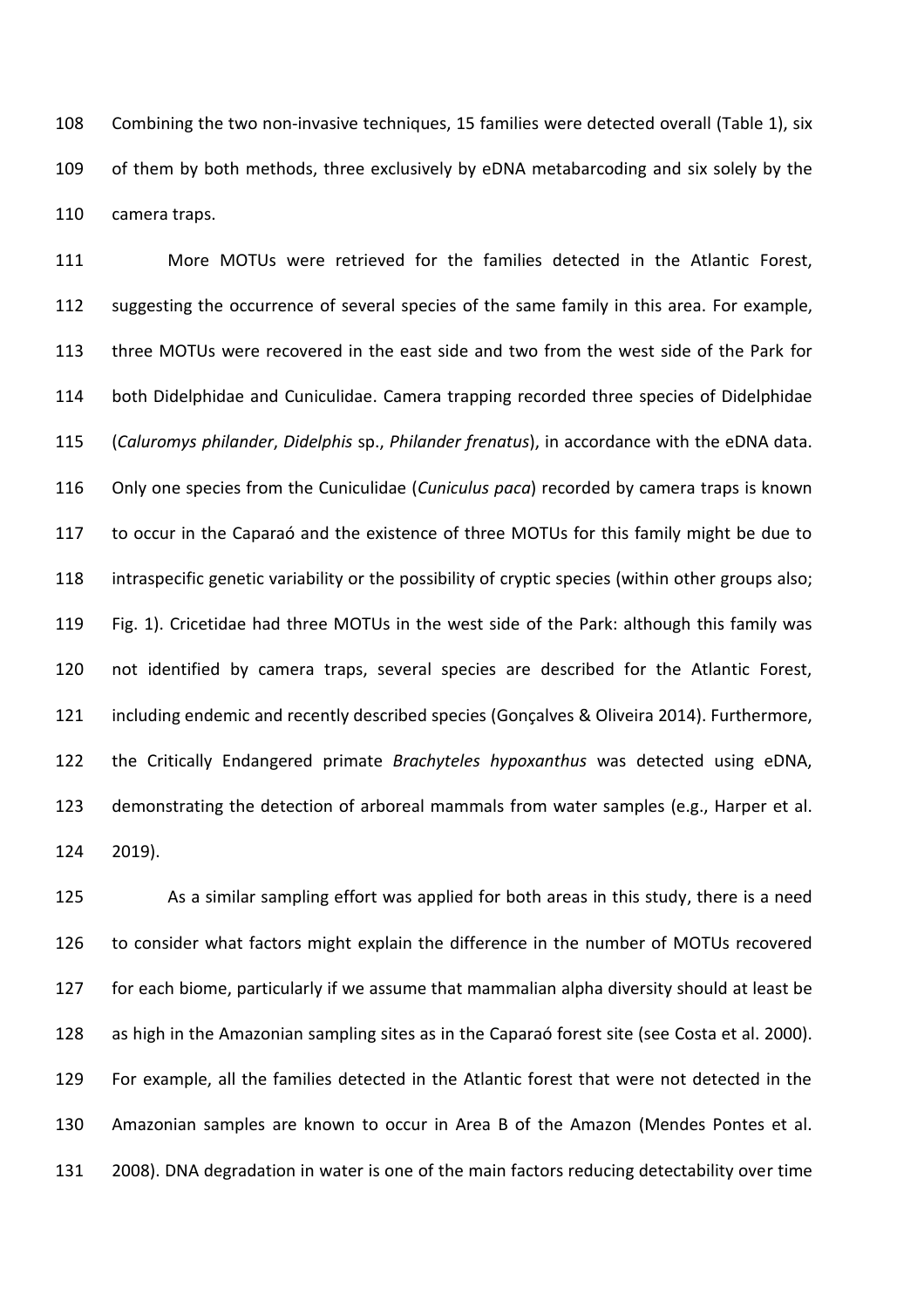and limiting temporal inferences. The sampled black waters in the Amazon have low pH (ranging from 3.85 to 4.27), whereas in the Caparaó the reported values are above 6.5 (Rodrigues 2015). Acidic environments show higher eDNA decay and lower persistence rate due to the increased degradation of DNA via chemical hydrolysis (Seymour et al. 2018). Therefore, the eDNA recovered in the low-pH waters of the Amazon might be derived from specimens that had recent contact with the water body. Mammal eDNA recovery depends not only on species presence but also on direct/indirect contact with the water system (Harper et al. 2019). The junction of the Negro and Solimões Rivers (area C) has an enormous volume of water and possibly much time had elapsed since it flowed under the forest canopy, but the other Amazonian streams (area B; Fig. 1) are similar in size to those in the Atlantic Forest. In the Amazon, all species/MOTUs were detected in a single replicate, except for the lowland tapir (detected in four replicates in three different streams). This species is known to defecate more frequently in water than on land (Tobler et al. 2010) so this may explain its higher rates of eDNA detection. In the Atlantic Forest, several MOTUs/species were recovered from multiple replicates/sites (Fig. S2), suggesting longer persistence of eDNA in this environment.

 There is a clear limitation in terms of available DNA sequences in public databases (e.g., Genbank) to match identified MOTUs to species. This issue has been highlighted in previous Neotropical eDNA studies for other taxonomic groups (Cilleros et al. 2019, Sales et al. 2019b). A 12S reference database exists for 164 Amazonian mammalian species in French Guiana (Kocher et al. 2017) and all Amazonian MOTUs were identified to species level here. However, this was not the case for the Atlantic Forest. This biome hosts more than 300 mammalian species (more than 50% of medium/large species considered at least Vulnerable; Souza et al. 2019). Therefore, for eDNA monitoring to be implemented in this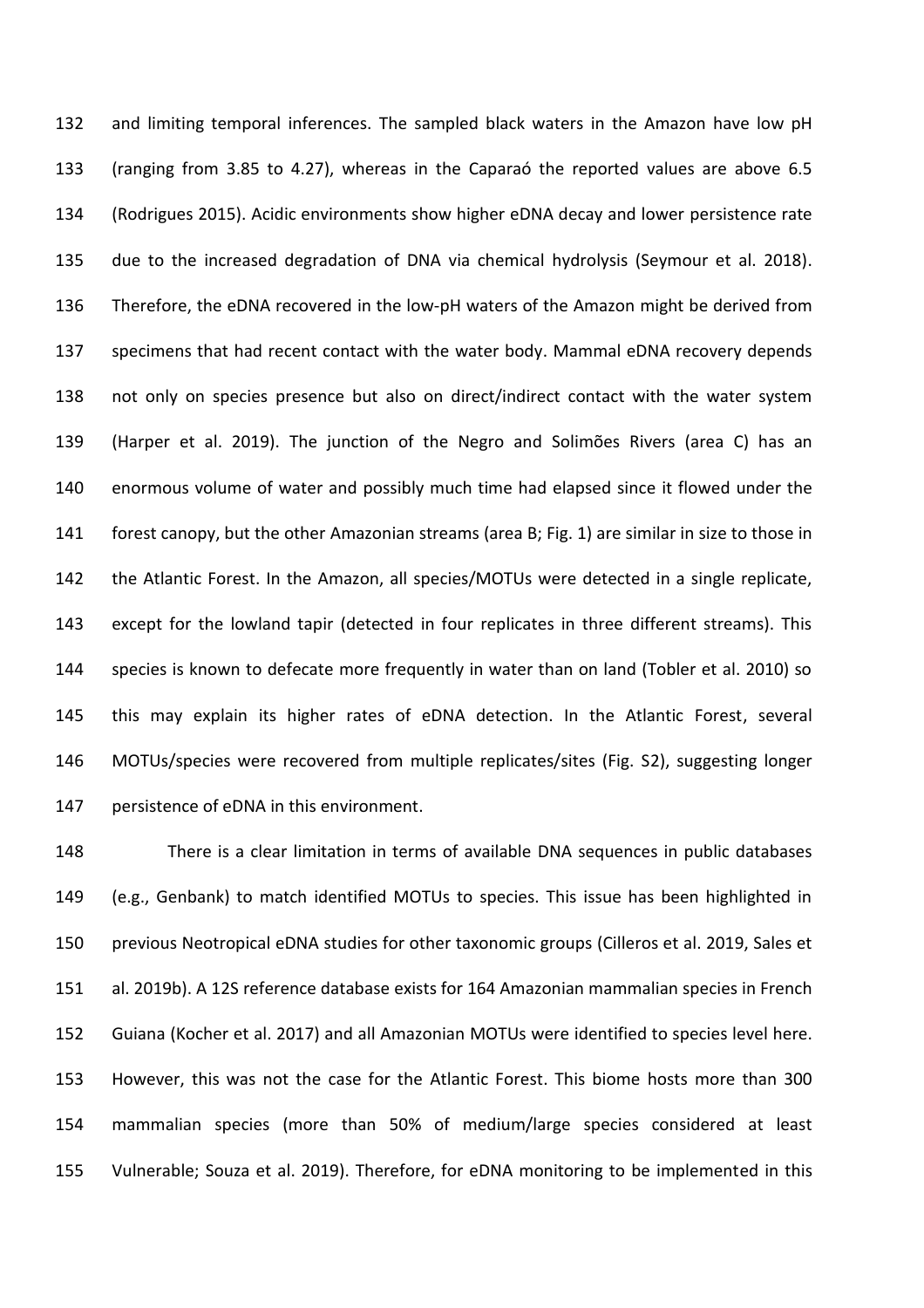biome, there is a clear need to generate reference DNA barcodes of a large proportion of the mammalian species present.

 Here, we demonstrated the potential of applying a cutting-edge and non-invasive molecular approach for biodiversity assessments of Neotropical mammals (including highly threatened species) and would recommend the use of eDNA metabarcoding alongside other non-invasive surveying methods in these biodiverse regions (Harper et al. 2019; Sales et al. 2019a). However, significant challenges remain to implement this method in the Neotropics, from a better understanding of the ecology of eDNA within these variable environments to the current lack of appropriate reference sequences for species determination in these biodiversity-rich and anthropogenically-impacted biomes.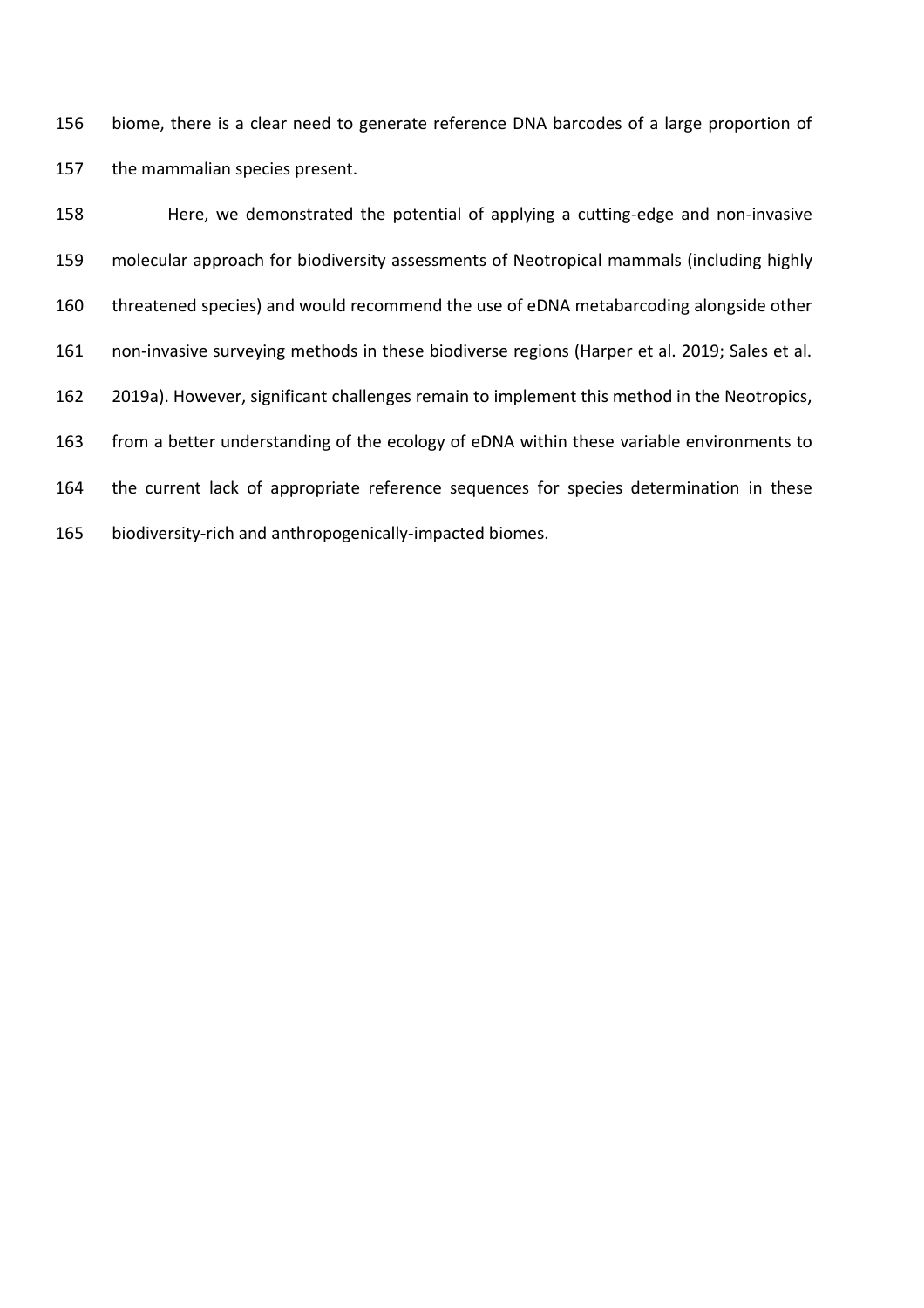#### **References**

 Abreu-Júnior EFd, Charters JD, Percequillo AR (2018) The giant tree rat, *Toromys grandis*  (Wagner, 1845): a new record with range extension and comments on its morphology, biology and conservation. *Mammalia* 82: 400-406.

 Cilleros K, Valentini A, Allard L, Dejean T, Etienne R, Grenouillet G et al. (2019) Unlocking biodiversity and conservation studies in high diversity environments using environmental DNA (eDNA): a test with Guianese freshwater fishes. *Molecular Ecology Resources* 19: 27–46.

 Costa LP, Yuri L, Leite R (2000) Biogeography of South American forest mammals: endemism and diversity in the Atlantic Forest. *Biotropica* 32: 872–881.

Deiner K, Bik HM, Mächler E, Seymour M, Lacoursière-Roussel A, Altermatt F et al. (2017)

 Environmental DNA metabarcoding: transforming how we survey animal and plant communities. *Molecular Ecology* 26: 5872–5895.

- Goncalves PR, Oliveira JA (2014) An integrative appraisal of the diversification in the Atlantic forest genus *Delomys* (Rodentia: Cricetidae: Sigmodontinae) with the description of a new species. *Zootaxa* 3760: 1-38.
- Harper LR, Handley LL, Carpenter AI, Ghazali M, Di Muri C, Macgregor CJ et al. (2019) Environmental DNA (eDNA) metabarcoding of pond water as a tool to survey conservation and management priority mammals. *Biological Conservation* 238: 108225.
- IUCN (2019) The IUCN Red List of Threatened Species. Version 2019-2. http://www.iucnredlist.org
- Kocher A, de Thoisy B, Catzeflis F, Huguin M, Valiere S, Zinger L, Banuls A-L, Murienne J
- (2017) Evaluation of short mitochondrial metabarcodes for the identification of Amazonian mammals. *Methods in Ecology and Evolution* 8: 1276-1283.
- Mendes Pontes AR, Sanaiotti T, Magnusson WE (2008) Mamíferos de médio e grande porte.
- In ML Oliveira, FB Baccaro, R Braga- Neto, WE Magnusson (Eds.). Reserva Ducke: A
- Biodiversidade Amazônica Através de uma Grade, pp. 51–61. Instituto Nacional de

Pesquisas da Amazônia—INPA, Manaus, Brazil.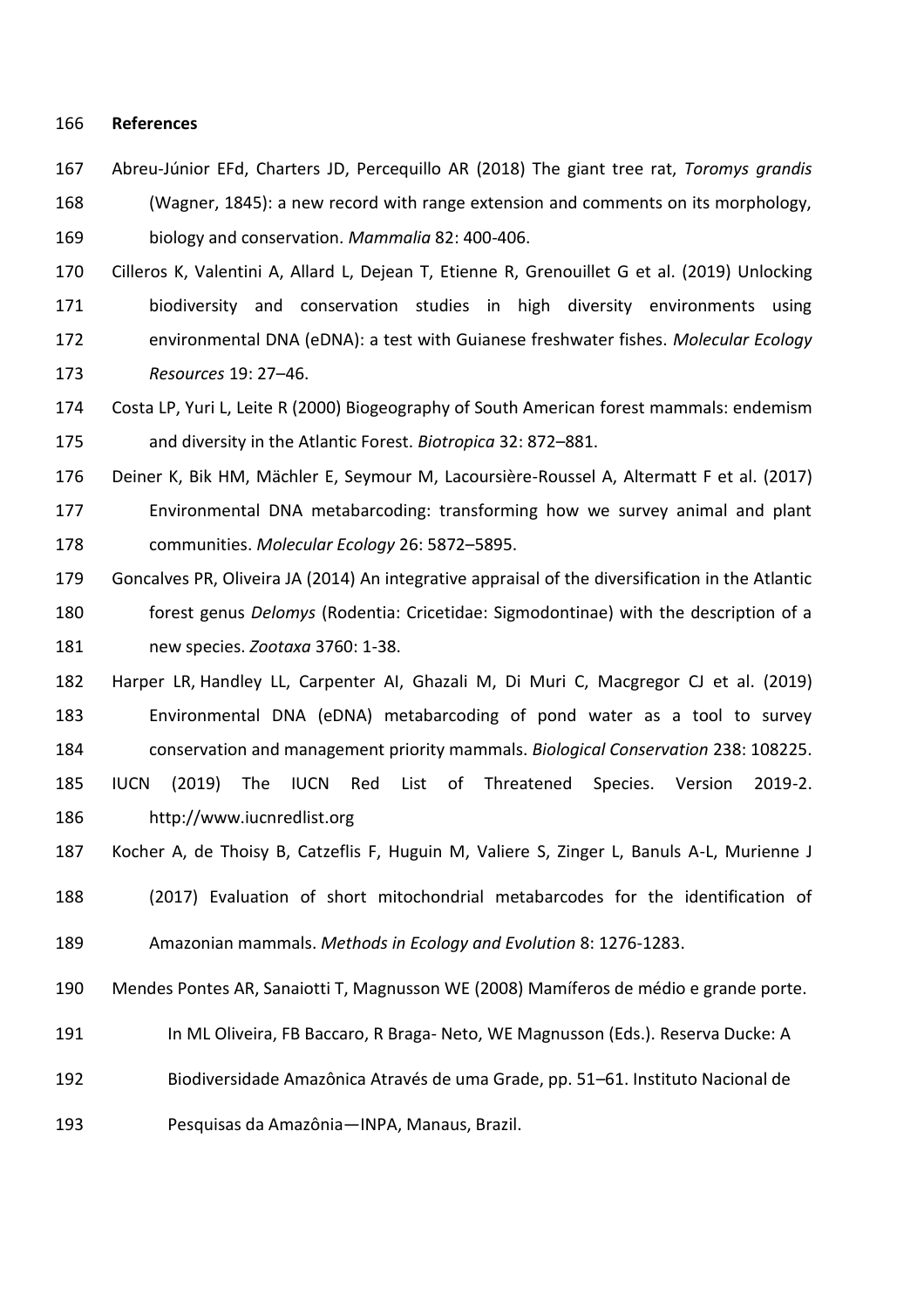- Proença V, Martin LJ, Pereira HM, Fernandez M, McRae L, Belnap J et al. (2017) Global biodiversity monitoring: From data sources to Essential Biodiversity Variables. *Biological Conservation* 213: 256–263.
- Ribeiro MC, Metzger JP, Martensen AC, Ponzoni FJ, Hirota MM (2009) The Brazilian Atlantic Forest: How much is left, and how is the remaining forest distributed? Implications for conservation. *Biological Conservation* 142: 1141–1153.
- Rodrigues WF (2015) Concentrações de metais pesados em sedimentos fluviais de leito como sinalizadores de pressões antrópicas no entorno do Parque Nacional do Caparaó. Dissertation. Universidade Federal de Minas Gerais, Belo Horizonte, Brazil. 150p.
- Sales NG, McKenzie MB, Drake J, Harper LR, Browett SS, Coscia I et al. (2019a) Fishing for mammals: landscape-level monitoring of terrestrial and semi-aquatic communities using eDNA from lotic ecosystems. *bioRxiv* 629758
- Sales NG, Wangensteen OS, Carvalho DC, Mariani S (2019b) Influence of preservation methods, sample medium and sampling time on eDNA recovery in a neotropical river. *Environmental DNA* 1: 119-130.
- Seymour M, Durance I, Cosby BJ, Ransom-Jones E, Deiner K, Ormerod SJ et al. (2018) Acidity promotes degradation of multi-species environmental DNA in lotic mesocosms. *Communications Biology* 1: 4.
- Souza Y, Gonçalves F, Lautenschlager L, Akkawi P, Mendes C, Carvalho MM et al. (2019) ATLANTIC MAMMALS: a dataset of assemblages of medium and large-sized mammals of the Atlantic Forest of South America. *Ecology* doi: 10.1002.ecy.2785.
- Tobler MW, Janovec JP, Cornejo F (2010) Frugivory and seed dispersal by the lowland tapir *Tapirus terrestris* in the Peruvian Amazon. *Biotropica* 42: 215–222.
- Tsuji S, Takahara T, Doi H, Shibata N, Yamanaka H (2019) The detection of aquatic macroorganisms using environmental DNA analysis - A review of methods for collection, extraction, and detection. *Environmental DNA* 1: 99-108.
- Ushio M, Fukuda I, Inoue T, Makoto K, Kishida O, Sato K et al. (2017) Environmental DNA enables detection of terrestrial mammals from forest pond water. *Molecular Ecology Resources* 17: 63-75
- WWF (2018) *Living Planet Report - 2018: Aiming Higher*. Grooten M and Almond REA.(Eds). WWF, Gland, Switzerland.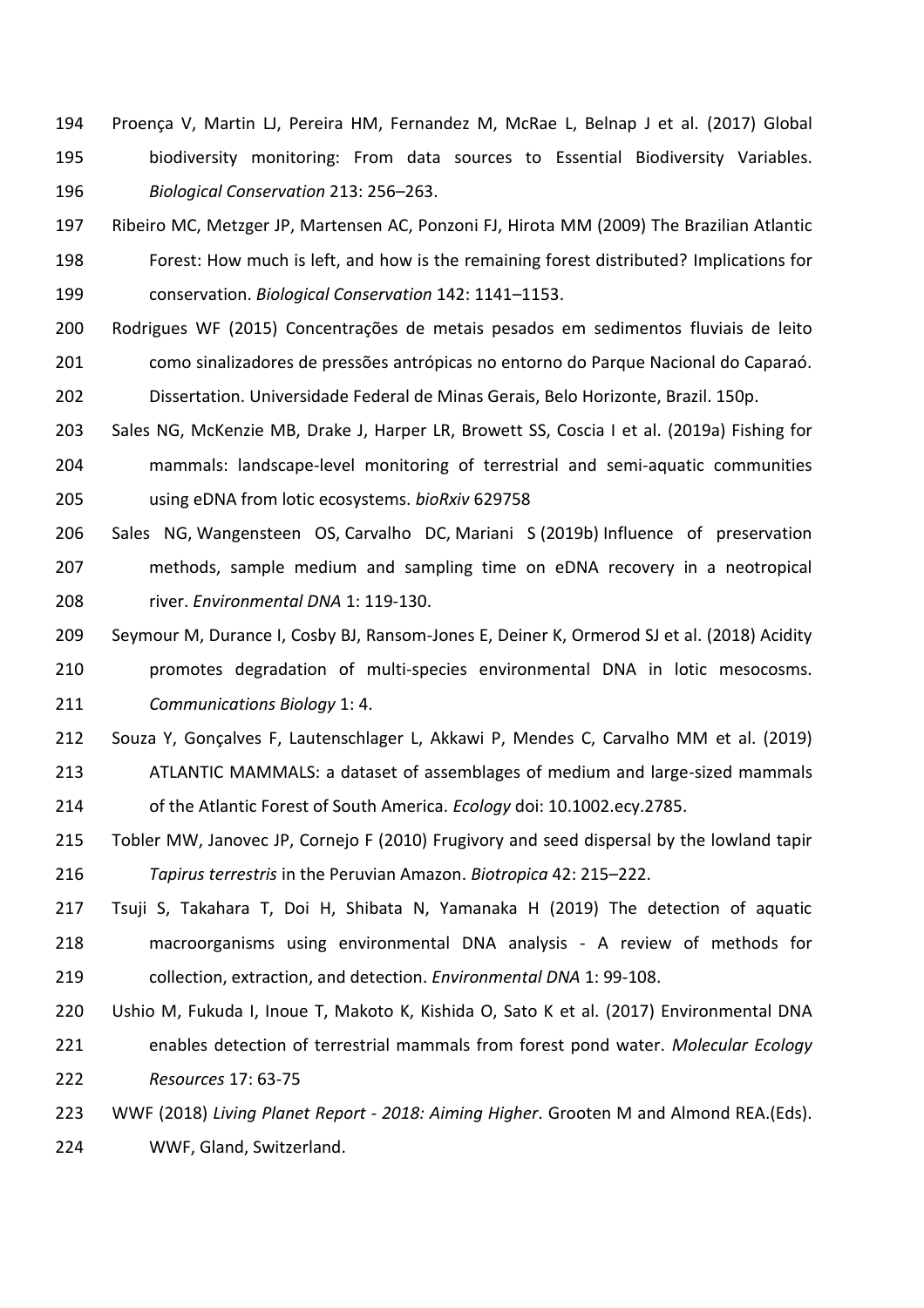225 **Table 1.** Number (*n*) of species captured with camera traps and number of Molecular 226 Operational Taxonomic Units (MOTUs) captured with environmental DNA (eDNA) 227 metabarcoding for orders and families within Caparaó National Park, Atlantic Forest. See

228 Tables S3 for a more extensive breakdown of camera trap and eDNA data, respectively.

| <b>Order</b>     | <b>Family</b>   | Camera (n species) | eDNA (n MOTUs) |
|------------------|-----------------|--------------------|----------------|
|                  | Felidae         | 1                  |                |
| <b>Carnivore</b> | Mustelidae      |                    |                |
|                  | Procyonidae     | 2                  | 1              |
| Chiroptera       | Phyllostomidae  |                    | $\overline{2}$ |
| Didelphimorphia  | Didelphidae     | 3                  | 3              |
| <b>Pilosa</b>    | Myrmecophagidae | 1                  |                |
|                  | Atelidae        | 1                  | $\overline{2}$ |
| <b>Primates</b>  | Callithrichidae | 1                  |                |
|                  | Cebidae         | 1                  |                |
|                  | Caviidae        | 1                  | 1              |
|                  | Cricetidae      |                    | 3              |
| Rodentia         | Cuniculidae     | 1                  | 3              |
|                  | Echimyidae      | 2                  | 1              |
|                  | Erethizontidae  | $\overline{2}$     |                |
|                  | Sciuridae       |                    |                |

229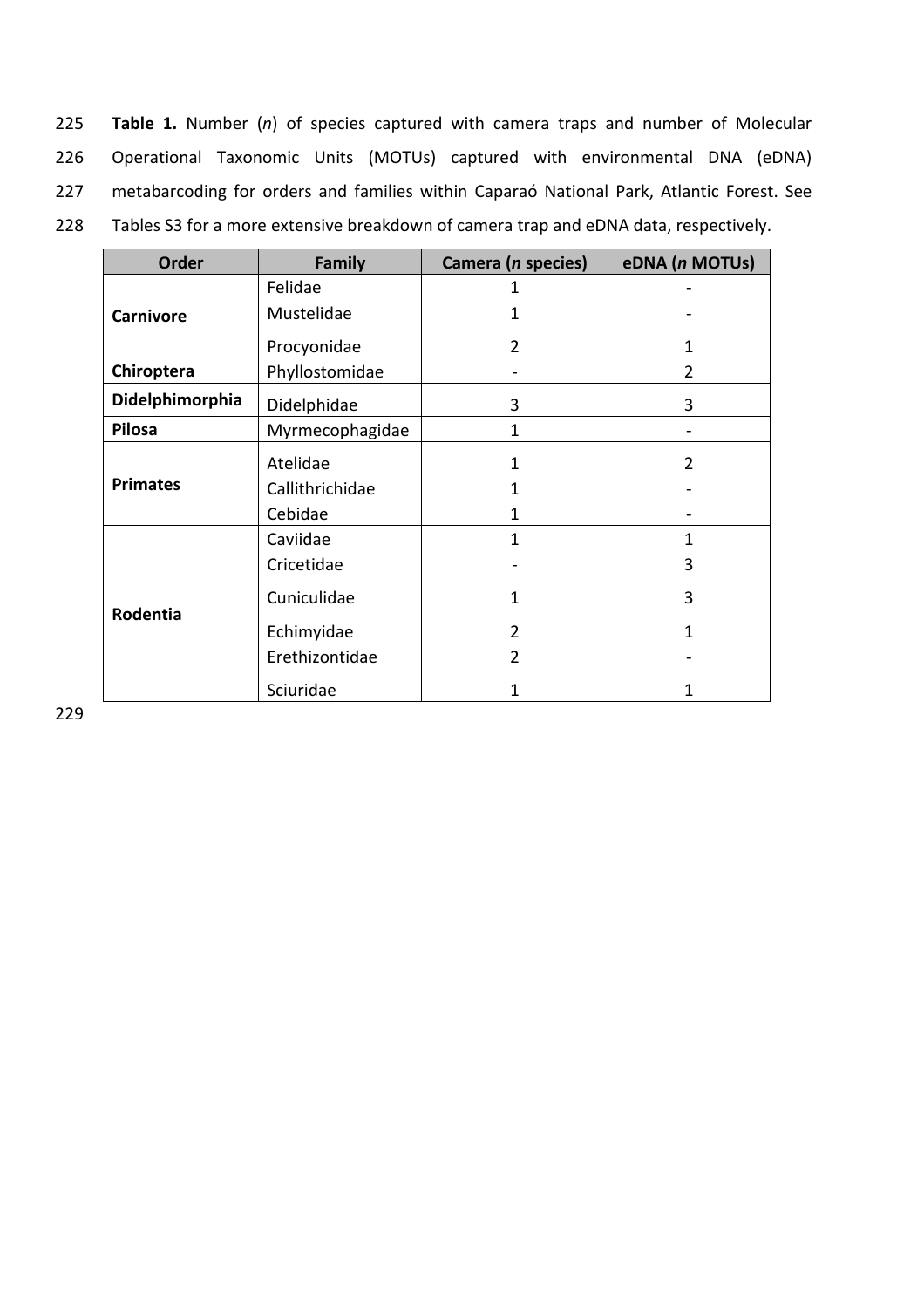## **Figure legend**

 Figure 1. Sampling areas for environmental DNA (eDNA) in the Amazon (A-C) and Atlantic Forest (D-E) biomes in Brazil. The families recovered from eDNA metabarcoding in each area are represented by stylized drawings and the number of Molecular Operational Taxonomic Units (MOTUs) recovered within each family is indicated.